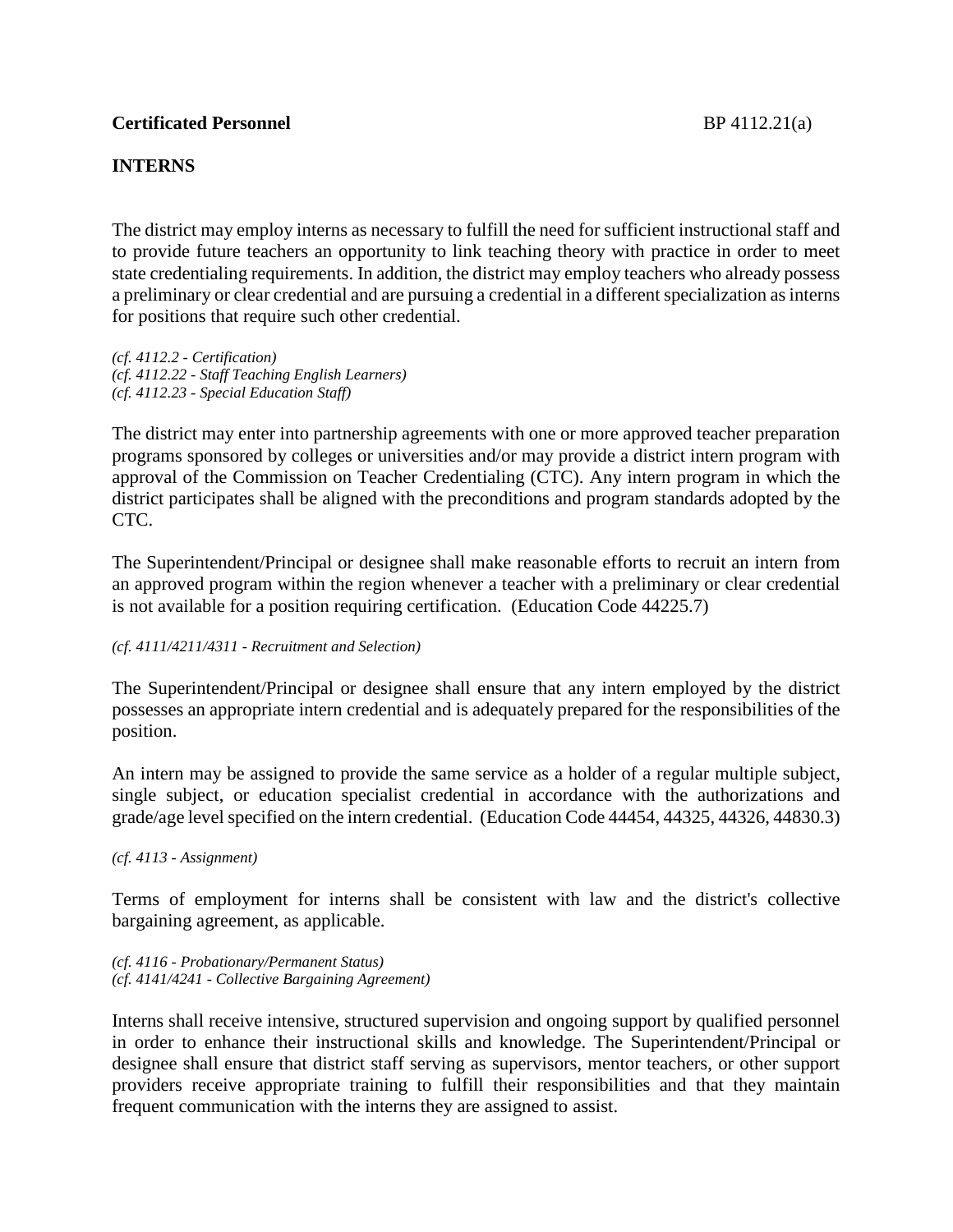## **INTERNS** (continued)

*(cf. 4131 - Staff Development) (cf. 4131.1 - Teacher Support and Guidance)*

Interns shall be provided with ongoing feedback regarding their performance and shall be formally evaluated in accordance with Board policy and the district's collective bargaining agreement.

*(cf. 4115 - Evaluation/Supervision)*

Upon receiving notification from the Superintendent/Principal or designee that an intern has successfully completed the program, the Board of Trustees may recommend to the CTC that the intern be awarded a preliminary credential. (Education Code 44328, 44468, 44830.3)

The Board shall regularly evaluate the effectiveness of the intern program(s) to determine whether changes are needed in the support and/or assignment of interns. The Board's evaluation shall be based on a report by the Superintendent/Principal or designee, including, but not limited to, data on student performance in classes taught by interns, feedback from interns and supervisors, and the number of interns who successfully complete the program and obtain general education or education specialist credentials.

*(cf. 0500 - Accountability)*

*Legal Reference: (see next page)*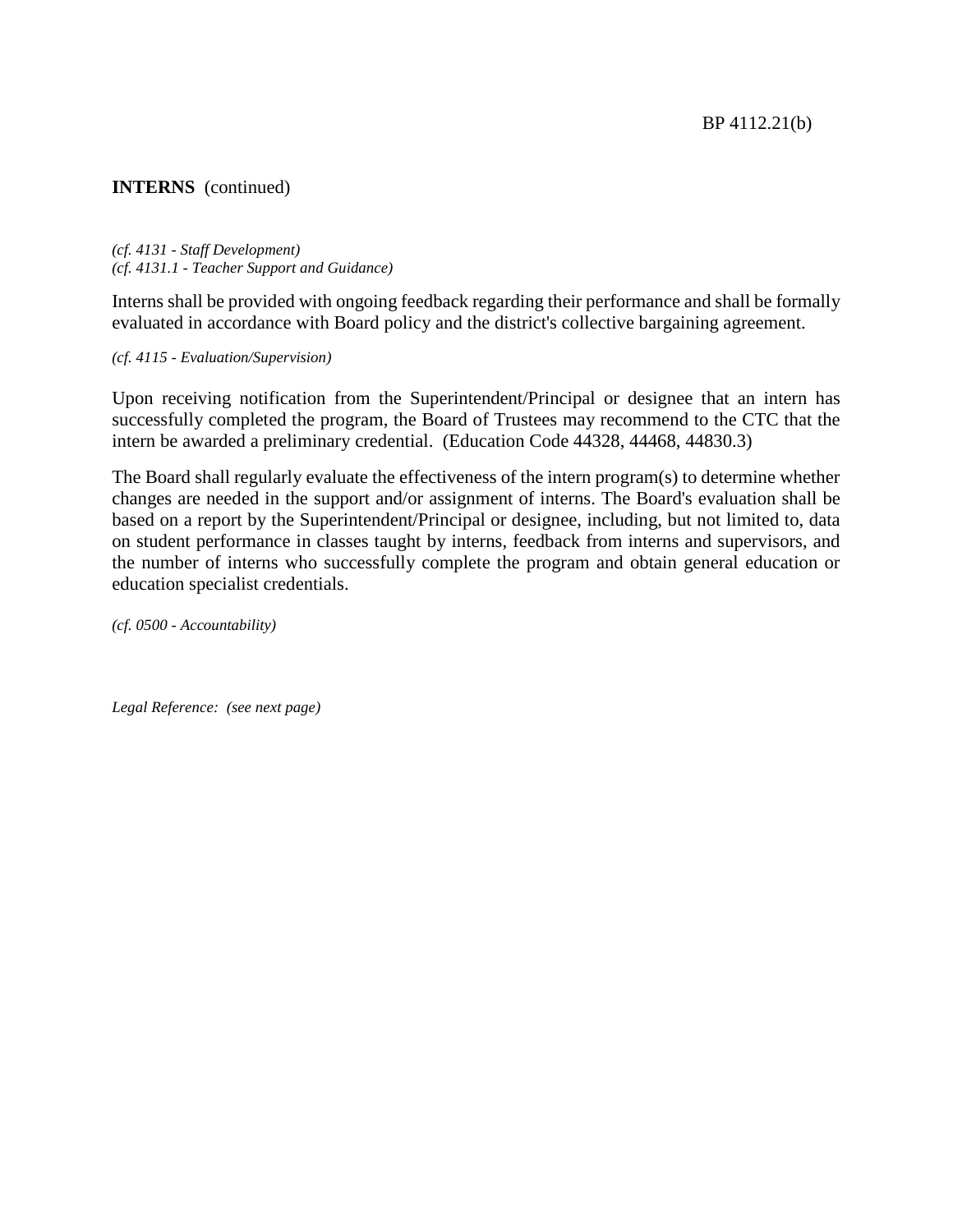#### **INTERNS** (continued)

#### *Legal Reference:*

*EDUCATION CODE 300-340 English language education for immigrant children 44225 Credentials, responsibilities of Commission on Teacher Credentialing 44225.7 Priority for hiring fully prepared teacher 44253.3-44253.4 Certificate to provide services to English learners 44253.10 Qualifications to provide specially designed academic instruction in English 44259 Minimum requirements for teaching credential 44314 Diversified or liberal arts program 44321 CTC approval of intern programs 44325-44328 District interns 44339-44341 Teacher fitness 44450-44468 Teacher Education Internship Act of 1967 (university interns) 44830.3 Employing district interns 44885.5 District interns classified as probationary employees CODE OF REGULATIONS, TITLE 5 80021.1 Provisional internship permit 80033 Intern teaching credential 80055 Intern credential, extension for extenuating circumstances COURT DECISIONS Renee v. Duncan, 686 F.3d 1002 (2012)*

*Management Resources:*

*COMMISSION ON TEACHER CREDENTIALING PUBLICATIONS CL-840 Early Completion Option SB 2042 Multiple Subject and Single Subject Preliminary Credential Program Standards, rev. February 2014 Intern Preservice, Support and Supervision Requirements: Preparation to Teach English Learners, Program Sponsor Alert 13-06, June 3, 2013 Education Specialist Teaching and Other Related Services Credential Program Standards, rev. May 2013 California Standards for the Teaching Profession, October 2009 Hiring Hierarchy in Education Code 44225.7, Coded Correspondence 13-01, January 30, 2013 Administrator's Assignment Manual, 2008 COMMISSION ON TEACHER CREDENTIALING PUBLICATIONS (continued) Preparation of Intern Credential Holders Prior to Service as Teacher of Record as an Intern, Coded Correspondence 08-03, March 3, 2008 U.S. DEPARTMENT OF EDUCATION GUIDANCE Improving Teacher Quality State Grants, rev. October 5, 2006 WEB SITES CSBA: http://www.csba.org Commission on Teacher Credentialing, Interns: http://www.ctc.ca.gov/educator-prep/intern U.S. Department of Education: http://www.ed.gov*

Policy **CUDDEBACK UNION ELEMENTARY SCHOOL DISTRICT** adopted: December 11, 2019 Carlotta, California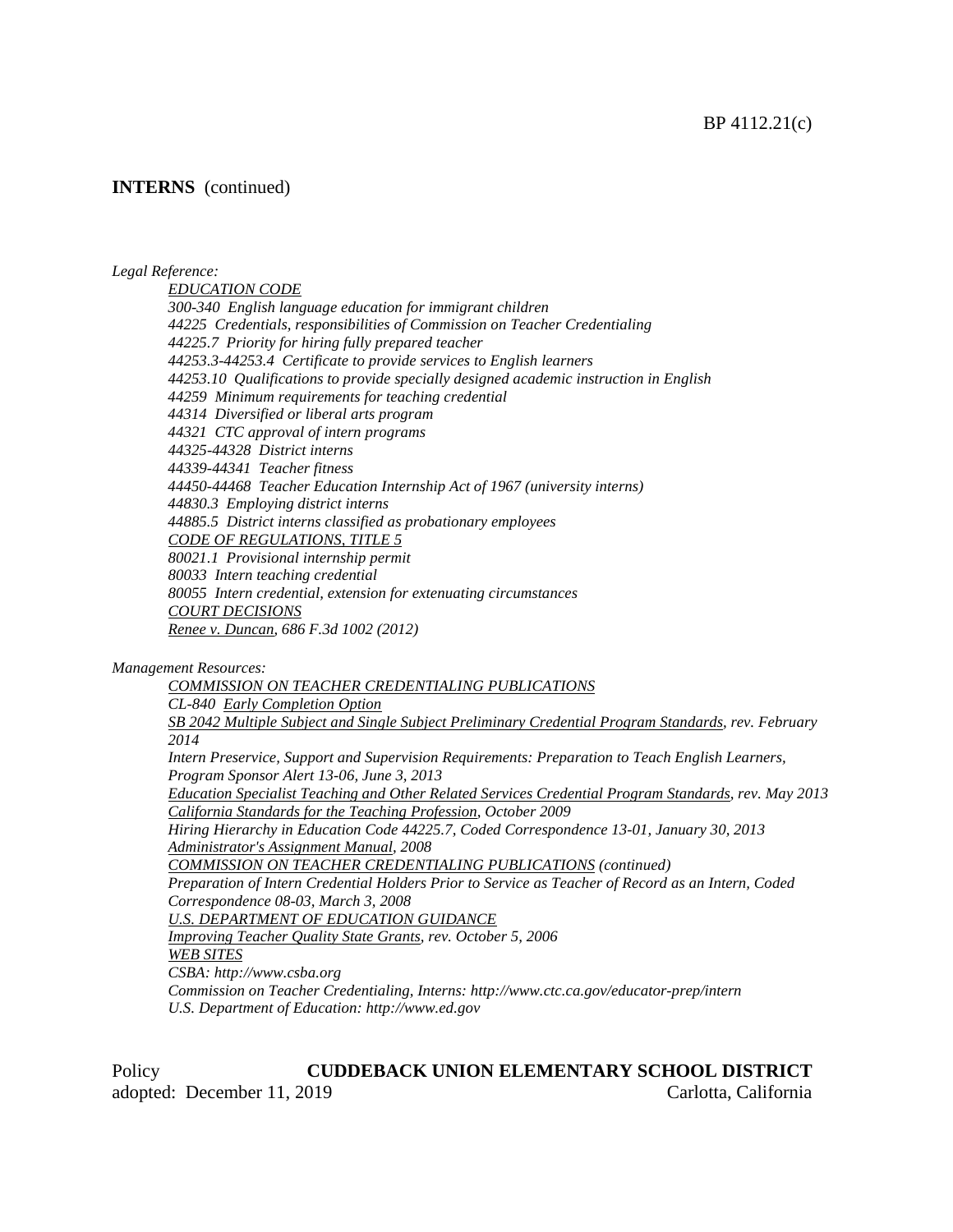# **Certificated Personnel** AR 4112.21(a)

# **INTERNS**

# **Memorandum of Understanding**

Before interns employed by the district assume daily teaching responsibilities, a signed memorandum of understanding shall be in place between the district and the partner college/university detailing the support and supervision that will be provided to interns. (5 CCR 80033)

#### *(cf. 4112.2 - Certification)*

The memorandum of understanding shall include, but not be limited to:

- 1. Specific responsibilities of the program supervisor
- 2. Qualifications, identification, terms of employment, roles and responsibilities, and training of individual(s) to provide on-site support to interns
- 3. Allocation of additional personnel, time, and resources for interns who have not yet earned an English learner authorization
- 4. Expectations regarding the type and frequency of support
- 5. The process of communication between the program supervisor and on-site support personnel
- 6. Documentation, monitoring, and evaluation of site support

The district may enter into an agreement to employ college/university staff to supervise interns and may pay for the supervision of interns out of district funds. Salary payments may be met by proportionately reducing the salaries of paid interns, provided that no more than eight interns are supervised by one staff member, the district salary normally paid to interns is not reduced by more than one-eighth, and the intern is not paid less than the minimum salary required by the state for a regularly certificated teacher. (Education Code 44461-44462)

## **Support and Supervision of Interns**

The Superintendent/Principal or designee shall collaborate with the college/university teacher preparation program to design structured guidance of interns, regular site-based support and supervision, and a sequence of supervised fieldwork that includes planned observations, consultations, reflections, and individual and small-group teaching opportunities.

*(cf. 4131 - Staff Development) (cf. 4131.1 - Teacher Support and Guidance)*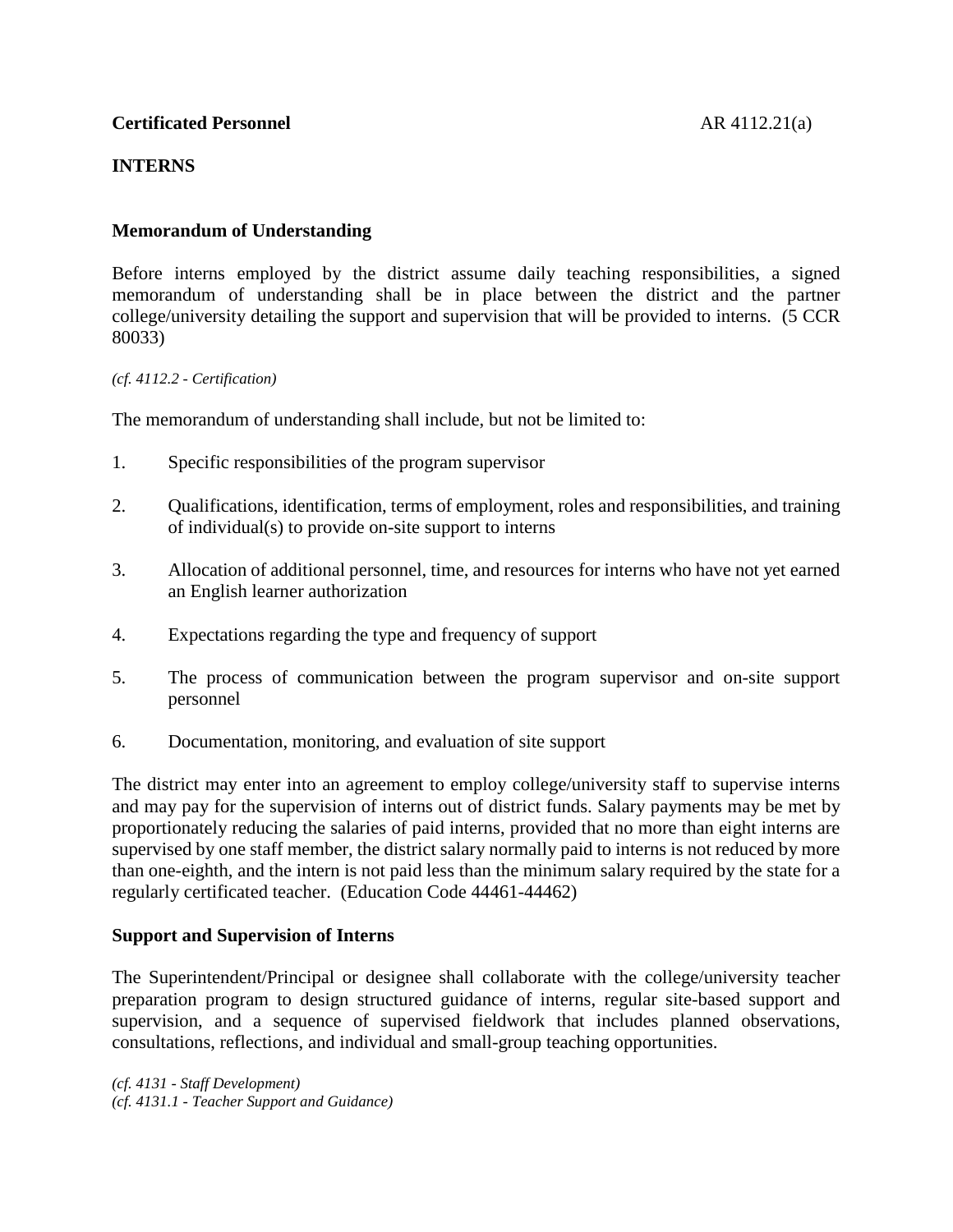AR 4112.21(b)

# **INTERNS** (continued)

Support and supervision provided to interns shall include the following: (Education Code 44830.3; 5 CCR 80033)

1. Professional Development Plan: The Superintendent/Principal or designee shall, in cooperation with the college/university, counsel each intern and, with the concurrence of the intern, shall develop a plan for the intern to complete the requirements to earn a credential in the content or specialty area(s) of the intern credential.

The plan shall include the components described in Education Code 44830.3, including, but not limited to, provisions for at least 120 clock hours (or the semester or quarter unit equivalent) of mandatory preservice training tailored to the grade level or classto be taught, additional instruction during the first semester or first year of service when required, and an annual evaluation of the intern.

2. Assignment of Mentor Teacher: Before an intern assumes daily teaching responsibilities, the Superintendent/Principal or designee shall assign him/her a mentor teacher who possesses a valid corresponding life or clear teaching credential and a minimum of three years of successful teaching experience.

The intern shall receive support from a mentor teacher who is assigned to the same school. If two or more mentor teachers are assigned to an intern, at least one of them shall be experienced in the curricular area(s) of the intern's assignment.

3. Support During School Year: Support and supervision shall include coaching, modeling, and demonstrating within the classroom. In addition, the intern shall receive assistance with course planning and with problem-solving regarding students, curriculum, and effective teaching methodologies.

Such support and supervision shall be provided for a minimum of 144 hours per school year or, for late hires, four hours multiplied by the number of instructional weeks remaining in the school year. At least two hours of support and supervision shall be provided every five instructional days.

4. Additional Support Addressing the Needs of English Learners: For any intern who enters the intern program without a valid English learner authorization, bilingual authorization, or crosscultural, language, and academic development certificate, the Superintendent/Principal or designee shall identify an individual who will be immediately available to assist the intern with planning lessons that are appropriately designed and differentiated for English learners, for assessing language needs and progress, and for support of language-accessible instruction through in-classroom modeling and coaching as